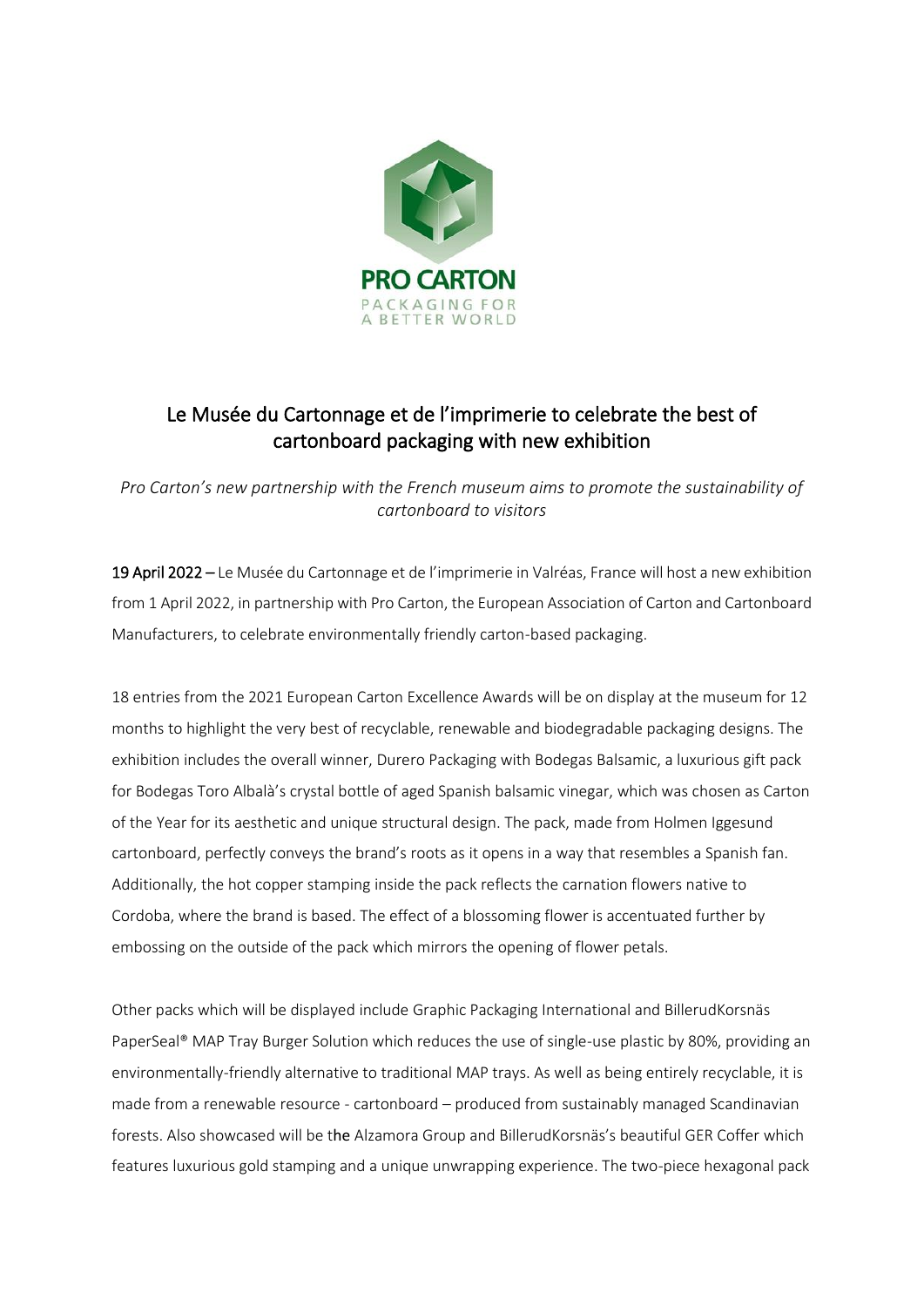opens up to reveal high-end face creams, pushing the products inside forward for easy removal in the process.

Le Musée du Cartonnage et de l'imprimerie is based in Valréas, the French carton capital. It retraces the history of carton and cartonboard manufacturing from the mid-19<sup>th</sup> century to the present day. The packs will be showcased in their own display case, alongside information explaining why paper-based cartonboard is the future of packaging if manufacturers, designers and marketers want to build a truly circular economy.

Virginie Vincent-Jardin from Le Musée du Cartonnage et de l'imprimerie said: "We're delighted to be partnering with Pro Carton to bring the sustainable packaging message to our visitors in a visual way. Most people will know that cardboard is recyclable – but the fact that it's totally renewable and made from European forests shows how good cartonboard is for the planet. A lot of our visitors are school children so we are very excited to be delivering this important message about the environment to them in a creative way. I can't wait for our visitors to learn more!"

Winfried Mühling, General Manager, Pro Carton added: "We are very excited to announce this partnership with Le Musée du Cartonnage et de l'imprimerie. The museum plays an important role in the history of cartons and cartonboard in France, so we feel very privileged to be a part of it. We are very much looking forward to seeing the award entries displayed in the window, showcasing what the future of packaging looks like and encouraging visitors to make environmentally conscious choices."

The exhibition is open until 31 March 2023. To find out more about the museum, visit [https://www.vaucluse.fr/culture-et-patrimoine/les-musees-departementaux/le-musee-du](https://www.vaucluse.fr/culture-et-patrimoine/les-musees-departementaux/le-musee-du-cartonnage-et-de-limprimerie-a-valreas-867.html)[cartonnage-et-de-limprimerie-a-valreas-867.html](https://www.vaucluse.fr/culture-et-patrimoine/les-musees-departementaux/le-musee-du-cartonnage-et-de-limprimerie-a-valreas-867.html)

## Ends

Find hi-res images at: <https://we.tl/t-PqQC1xtyPM>

For more information on the benefits of carton and cartonboard, visi[t www.procarton.com](http://www.procarton.com/) or join the discussion on social media: Follow Pro Carton on Twitter[: www.twitter.com/pro\\_carton](http://www.twitter.com/pro_carton) Like the Pro Carton Facebook page[: www.facebook.com/procartoneurope/](https://www.facebook.com/procartoneurope/) Join the discussion on LinkedIn[: https://uk.linkedin.com/company/pro-carton](https://uk.linkedin.com/company/pro-carton) Visit the Pro Carton Pinterest board[: www.pinterest.co.uk/procarton/](https://www.pinterest.co.uk/procarton/)

#### Notes to editors:

For further information, please contact the Pro Carton press office on +44 (0) 20 7240 2444 o[r procarton@stormcom.co.uk](mailto:procarton@stormcom.co.uk)

#### About Pro Carton

Pro Carton is the European Association of Carton and Cartonboard manufacturers. Its main purpose is to promote the use of cartons and cartonboard as an economically and ecologically balanced packaging medium[. www.procarton.com](http://www.procarton.com/)